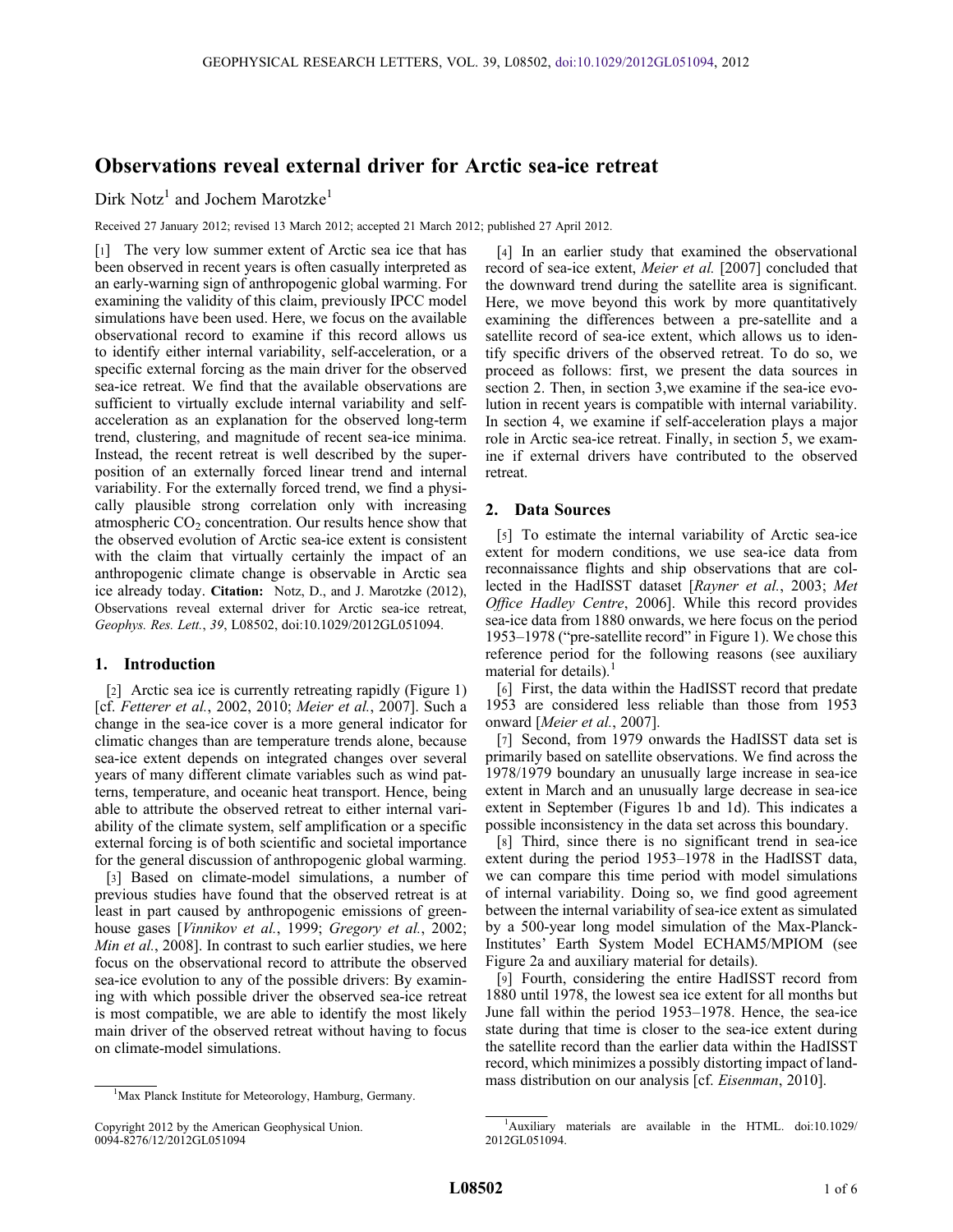

Figure 1. Evolution of Arctic sea-ice extent in (a) March and (c) September and the year-to-year changes in (b) March and (d) September. For this figure, an offset of  $+0.35$ .  $10^6$  km<sup>2</sup> in September and of  $-0.16 \cdot 10^6$  km<sup>2</sup> in March has been added to the entire original NSIDC dataset [Fetterer et al., 2002, 2010] to make the time series consistent with the original HadISST satellite time series during the period 1979–1996 [Met Office Hadley Centre, 2006].

[10] Some uncertainty nevertheless remains in our estimate of internal variability from the rather short pre-satellite record during the period 1953–1978. Therefore, we employ a number of additional measures to ensure that we are very conservative in possibly rejecting the null hypothesis that internal variability as displayed by the pre-satellite record can explain the sea-ice evolution from 1979 until 2010. For this latter period, we use satellite observations collected in the NSIDC Sea Ice Index [Fetterer et al., 2002, 2010] ("satellite NSIDC record" in Figure 1). We use the NSIDC record rather than the HadISST record from 1979 onwards because the NSIDC record provides a more consistent interpretation of the satellite period [Meier et al., 2007].

#### 3. Internal Variability

[11] In order to minimize the impact of the change in operational technique that possibly affected the absolute values of sea-ice extent across the 1978/1979 boundary, we independently remove the mean annual cycle from each of our two data sets to obtain two time series of monthly deviations from the long-term mean. This results in a very conservative estimate of the recent sea-ice reduction relative to the long-term mean, since the mean annual sea ice extent that we remove from the pre-satellite record  $(13.3 \cdot 10^6 \text{ km}^2)$ is much larger than the one that we remove from the satellite

record  $(11.8 \cdot 10^6 \text{ km}^2)$ . We conservatively include all data until December 2010 into the estimate of the long-term mean during the satellite period, in line with our null hypotheses that any event during that time is caused by internal variability.

[12] Because we find very close agreement of the statistical properties of the pre-satellite record with both the linearlydetrended satellite record (see section 5) and with the model simulations of internal variability, we assume that the properties of the pre-satellite record are a good estimate of internal variability. For example, the standard deviation of the pre-satellite record is  $\sigma_{\text{presat}} = 0.36 \cdot 10^6 \text{ km}^2$ , whereas  $\sigma_{sat,detrended} = 0.35 \cdot 10^6$  km<sup>2</sup> and  $\sigma_{model} = 0.37 \cdot 10^6$  km<sup>2</sup>.

[13] In quantifying internal variability from the presatellite record, we must take great care to realistically represent the memory of that time series, which carries information over from one month to the next [e.g., Blanchard-Wrigglesworth et al., 2011]. An unsuitable representation of such memory can easily lead to errors of many orders of magnitude in the estimate of statistical significance [*Cohn and Lins*, 2005]. Unfortunately, because of the short length of the satellite series, it is virtually impossible to reliably estimate the most suitable model for its statistical representation [Maraun et al., 2004]. We therefore compare three different representations by approximating the presatellite record as either (a) a normal distribution with zero memory, (b) an auto-regressive process (i.e., a process with short memory) or (c) a long-memory process. For each of



Figure 2. Comparison of the variability of Arctic sea-ice extent. (a) Cumulative frequency of the deviations from the long-term mean as estimated from the pre-satellite record (blue), the model simulation (black), a Gaussian fit to the pre-satellite record(green), the not-detrended satellite record (red solid), and the linearly detrended satellite record (red dashed). (b–d) Deviations from the long term mean of the pre-satellite (red) and satellite (blue) sea-ice extent during August, September and October. The length of the lines is given by one minus the likelihood of observing such deviation. The shaded areas denote plus/minus two standard deviations for that month from the pre-satellite record. Note that in Figures 2b–2d many lines of the pre-satellite record are hidden behind those of the satellite record within the yellowshaded area.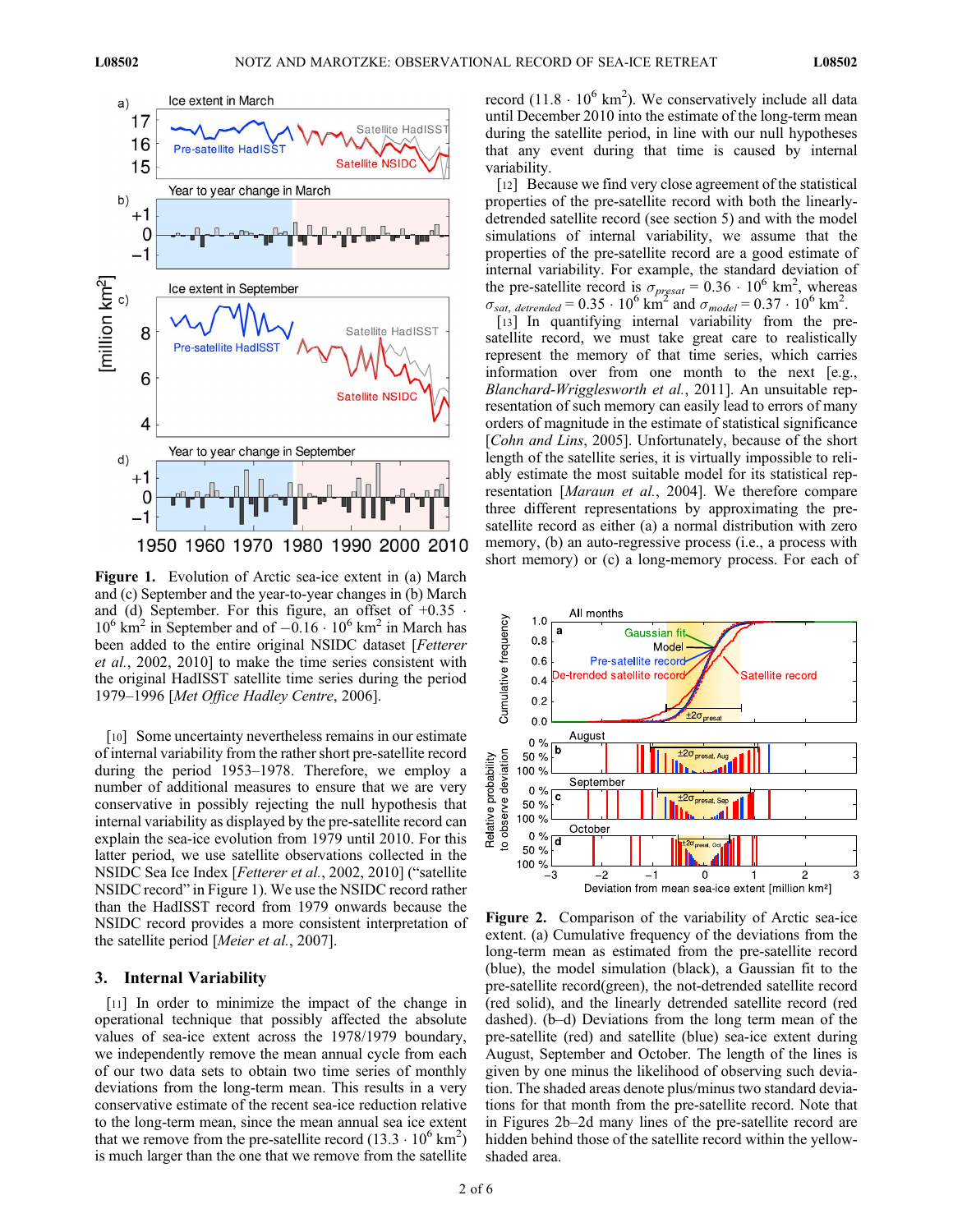|                                              | Normal Distribution<br>$\sigma_{\text{present}}$ = 0.36 | AR(1)<br>$\alpha_{\text{present}} = 0.71$ | Long-Memory<br>$H = 0.8$ | Long-Memory<br>$H = 0.9$ |
|----------------------------------------------|---------------------------------------------------------|-------------------------------------------|--------------------------|--------------------------|
| 2005 minimum $(5.6 \cdot 10^6 \text{ km}^2)$ | $62\%$                                                  | 56%                                       | 60%                      | 54%                      |
| 2007 minimum $(4.3 \cdot 10^6 \text{ km}^2)$ | $5 \cdot 10^{-8}$                                       | $2 \cdot 10^{-7}$                         | $10^{-7}$                | $10^{-7}$                |
| 2008 minimum $(4.7 \cdot 10^6 \text{ km}^2)$ | $3 \cdot 10^{-5}$                                       | $3 \cdot 10^{-5}$                         | $3 \cdot 10^{-5}$        | $3 \cdot 10^{-5}$        |
| 2009 minimum $(5.4 \cdot 10^6 \text{ km}^2)$ | 13%                                                     | 13%                                       | $11\%$                   | 12%                      |
| 2010 minimum $(4.9 \cdot 10^6 \text{ km}^2)$ | $6 \cdot 10^{-4}$                                       | $7 \cdot 10^{-4}$                         | $6 \cdot 10^{-4}$        | $6 \cdot 10^{-4}$        |
| Largest $N$                                  | 31                                                      | 97                                        | 91                       | 140                      |
| $N_{0.1\%}$                                  |                                                         | 47                                        | 45                       | 70                       |
| Chance to observe $N = 100$                  | $10^{-28}$                                              | $10^{-8}$                                 | $10^{-8}$                | $10^{-5}$                |

Table 1. Summary of Monte-Carlo Simulation for a Normal-Distributed Zero-Memory Process, for an Auto-regressive Process of Order 1 (AR(1)), and for Long-Term Memory Processes With Different Hurst Coefficients  $(H = 0.8$  and  $H = 0.9)^{a}$ 

<sup>a</sup>First to fifth rows: likelihood to observe a certain minimum in September sea-ice extent. Sixth row: longest series of N consecutive months below long-term mean. Seventh row: maximum number of consecutive months below the long term mean that is found in at least 0.1% of all time series. Eighth row: chances to observe 100 or more consecutive months below the long term mean  $(N = 112$  for satellite record, with all months below long-term mean since September 2001).

these representations we have carried out a Monte-Carlo simulation [*Zorita et al.*, 2008] to examine the distribution of extreme sea-ice minima from a large number (somewhat arbitrarily chosen as  $10^7$ ) of synthetic time series of the length of the satellite record.

[14] Assuming short memory of the sea-ice extent record, we find that the monthly anomalies of the pre-satellite record can be approximated by an auto-regressive process of order one (AR(1)), with an autoregressive coefficient  $\alpha_{\text{presat}} =$ 0.71 and a noise covariance of  $\sigma_{Z, \, presat}^2 = 0.66 \cdot 10^6$  km<sup>2</sup>.

[15] For the long-term memory process, we estimate the Hurst coefficient  $H$  of the pre-satellite time series using detrended fluctuation analysis (DFA) [Peng et al., 1994]. Only a rough estimate of  $0.8 \leq H \leq 0.9$  is possible both because of the short length of the time series and because DFA shows non-stationarity even after removal of the seasonal cycle. The obtained range of  $H$  is in good agreement with the values found for much longer time series of atmospheric temperature above the ocean [Fraedrich and *Blender*, 2003]. This can be expected since sea-ice extent is to a significant part driven by fluctuations in atmospheric temperature.

[16] The results from our Monte-Carlo simulation are summarized in Table 1. For all three statistical models, we find that any one of the sea-ice minima of 2005, 2006 and 2009 can be explained by internal variability if one includes the extreme minima from 2007 onwards in the calculation of the time series' mean. The sea-ice minima of 2007, 2008 and 2010 are, however, so low that chances are extremely small that any one of them was caused by internal variability (Table 1, first to fifth rows; Figures 2b–2d). It is not surprising that chances to observe a specific, individual extreme minimum do not increase with the inclusion of a certain memory, since any realistic representation of the original time series must necessarily match the overall internal variability of that original time series.

[17] In contrast, there is a very large impact of the time series' memory on the clustering of extreme events. We here quantify the clustering of extreme sea-ice minima by using the number  $N$  of consecutive months with below-average sea-ice extent. For the observational record,  $N = 112$  since all 112 months between September 2001 and December 2010 were below the long-term mean. For our synthetic time series, the distribution of  $N$  decays exponentially with increasing  $N$  (Figure 3), and we can extrapolate the likelihood to observe  $N > 100$  for any of our statistical models

(Table 1, eighth row). Doing so, we find for AR(1) a likelihood of  $10^{-8}$  for  $N \ge 100$ . Roughly the same value is found for the long-term memory time series with  $H = 0.8$ . For the long-memory time series with  $H = 0.9$  we find that chances to observe  $N \ge 100$  are about  $10^{-5}$  – somewhat larger than for the short-memory process but still extremely small. Assuming that the observations of sea-ice extent are independent and normally distributed, we find a likelihood of  $10^{-28}$  for  $N \ge 100$ , more than 20 orders of magnitude smaller than the result for the long-memory time series.

[18] Focussing finally on the observed trend of the satellite record, we again find that this trend can not be explained by internal variability, independent of the underlying statistical model. As shown by *Meier et al.* [2007], this trend is highly significant at the 5 % level if one assumes that the time series displays short-term memory. We find the same for our synthetic time series, with none of the short-term memory time series showing a more significant trend than the satellite record. Of the  $10<sup>7</sup>$  time series with long-term memory, a more significant trend is displayed for  $H = 0.9$  by only 420 timeseries (i.e., 0.004 %) and for  $H = 0.8$  by only 12 timeseries (i.e.,  $10^{-4}$ %).

[19] Hence, we find that independent of the underlying memory of the time series, internal variability is extremely



**Figure 3.** Likelihood to observe a certain number  $N$  of consecutive months below the long-term mean in a time series as long as the satellite record for a time series with no memory (red), short-term memory (blue), long-term memory (green and black).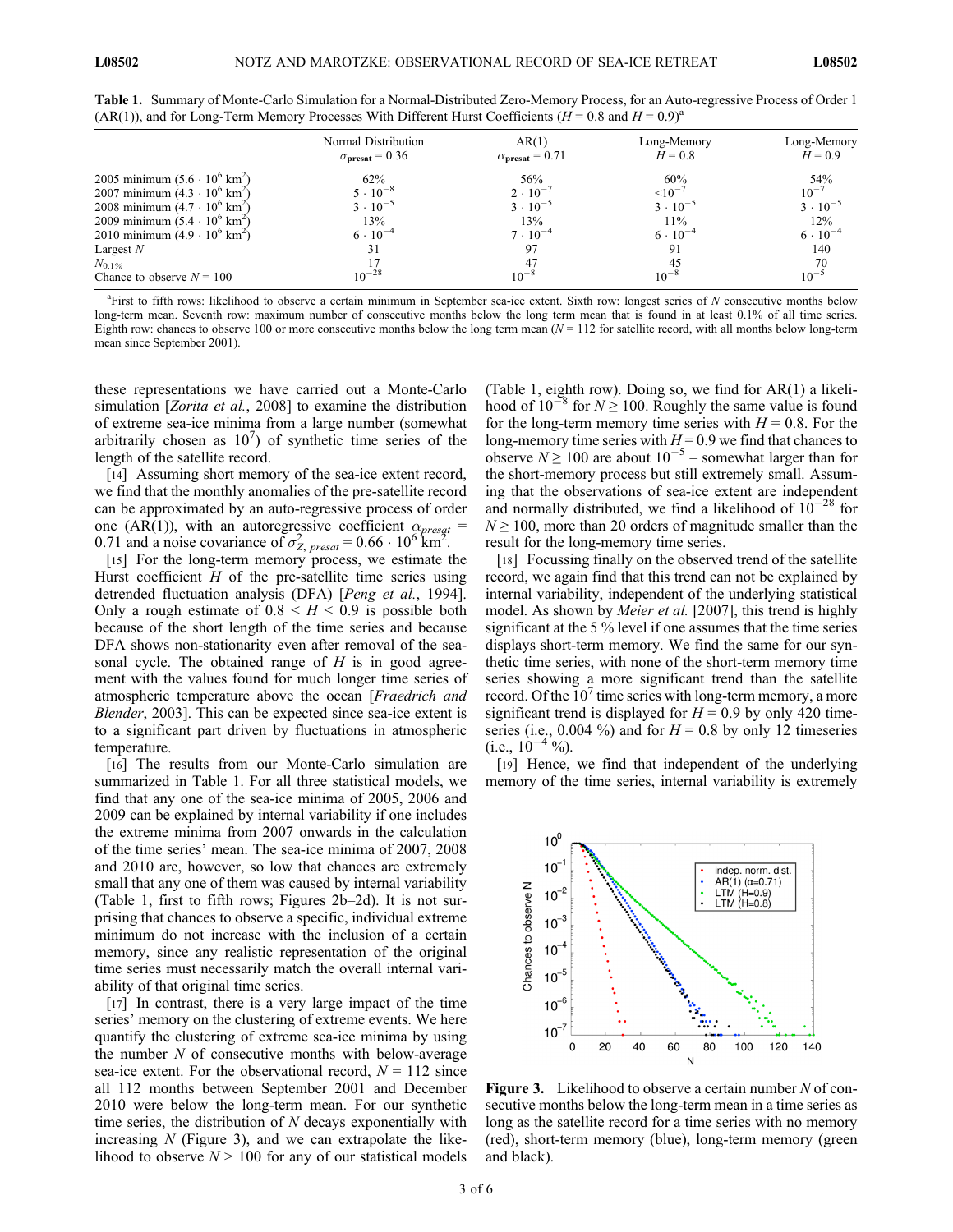

Figure 4. Relationship between sea-ice evolution and various forcings. (a) Temporal evolution of solar irradiance [Fröhlich, 2000], AO-index [Thompson and Wallace, 1998], PDOindex [Mantua and Hare, 2002], and  $CO<sub>2</sub>$  concentration (scaling with a 1.66 W/m<sup>2</sup> equivalence for a 100 ppm increase [Intergovernmental Panel on Climate Change, 2007]). The thin lines denote monthly values, while thick lines denote averages over 1 year  $(CO<sub>2</sub>)$ , 5 years (AO-index, PDO-index) and 10 years (solar irradiance). (b–e) September sea ice extent from 1953 until 2010 is plotted against annual mean values of the various forcings whenever data was available. The  $R^2$ values are calculated for a standard linear regression as indicated by the shading  $(\pm 2\sigma)$ .

unlikely to explain the recent trend, clustering, and magnitude of the observed Arctic sea-ice retreat.

#### 4. Self-Acceleration

[20] We now turn to the question if self-acceleration could possibly be responsible for the observed retreat. Such selfacceleration has been suggested in the context of the so-called ice–albedo feedback: Since dark water absorbs more sun light than bright sea ice, any retreat of sea ice leads to additional heating of the Arctic Ocean, which in turn could lead to further and hence self-accelerating loss of sea ice.

[21] However, the observational record is incompatible with self-acceleration dominating the observed sea-ice evolution. In the time series of year-to-year changes (Figure 1), every strong negative year-to-year change in sea-ice extent is followed by a positive year-to-year change and vice versa. Analyzing this behaviour in more detail, we find a significant negative 1-year lag auto-correlation throughout summer for the year-to-year changes of both the satellite and the presatellite record (see auxiliary material). This shows that the ice-albedo feedback that could lead to self-acceleration of sea-ice retreat or advance must currently be more than compensated for by negative feedbacks that prevent such selfacceleration and a possible "tipping point" (consistent with other recent studies [Eisenman and Wettlaufer, 2009; Notz, 2009; Tietsche et al., 2011]).

[22] The fact that the sea-ice retreat is apparently not strongly self-accelerating might explain why we find an extremely small likelihood that it can be caused by internal variability: In the past, sea-ice extent always recovered after an extreme minimum, which prevented under pre-industrial climate conditions the occurrence of very low minima such as those observed in 2007 and 2008. Note that we here only deal with sea-ice extent. Model reconstructions of sea-ice volume show a more persistent downward trend [Schweiger et al., 2011], which in turn increases chances of extreme minima in sea-ice extent [*Notz*, 2009].

### 5. External Forcing

[23] Since internal variability and self-acceleration cannot explain the observed sea-ice retreat, we finally examine the relationship between the observed retreat and external forcings. For such an analysis it is instructive to split the satellite record up into two components: a component that is based on the significant negative trend that we have described in section 3, and a component caused by internal variability [cf. Serreze et al., 2007]. Splitting up the satellite record accordingly gives a standard deviation  $\sigma_{sat, derrend} = 0.35$ . 10<sup>6</sup> km<sup>2</sup>, virtually identical to the value of the pre-satellite record  $\sigma_{\text{presat}} = 0.36 \cdot 10^6 \text{ km}^2$  (see also Figure 2a). Also the seasonal distribution of this variability is similar between these two records.

[24] This agreement strongly suggests that the satellite record can be described by internal variability of roughly the same magnitude as the pre-satellite record, plus an additional linear, negative trend that is caused by some external forcing. The linearity of this trend is consistent with the assumption that sea-ice retreat is not self-accelerating.

[25] Looking for the most likely external driver for this linear trend, a simple correlation analysis is useful. Based on our physical understanding of the climate system, we expect a decreasing sea-ice extent to be caused for example by increasing solar irradiance, by increasing greenhouse gas concentrations, and by high indices of the Arctic Oscillation (AO) [Rigor et al., 2002] and/or the Pacific Decadal Oscillation (PDO) [Lindsay and Zhang, 2005], which describe long-term internal variability of prevailing weather patterns.

[26] Searching for physically consistent correlations of sea-ice extent with any of these external drivers, we find a very weak relationship with solar forcing (Figure 4c) the direction of which is unphysical: an increase in irradiance is found to coincide with an increase in sea-ice extent. This unphysical correlation allows us to exclude solar irradiance as the main driver of Arctic sea ice evolution in recent decades.

[27] The indices of the Pacific Decadal Oscillation (PDO) (Figure 4d) and of the Arctic Oscillation (AO) (Figure 4e) show only a very weak direct impact on the observed sea-ice retreat. These factors contribute of course to the evolution of sea-ice extent, but the weak long-term relationship is indicative of their only secondary importance for the long-term evolution of sea-ice extent. We also examined a possible correlation of these indices with year-to-year changes but found no significant correlation, either.

[28] However, we do find a significant correlation between decreasing sea-ice extent and the increasing  $CO<sub>2</sub>$  concentration, with  $R^2 = 0.84$  (Figure 4b) [see also *Johannessen*, 2008]. Given that both time series display a trend, the magnitude of this correlation must of course be interpreted carefully. A direct relationship between  $CO<sub>2</sub>$  concentration and sea-ice extent can be expected, since the incoming long-wave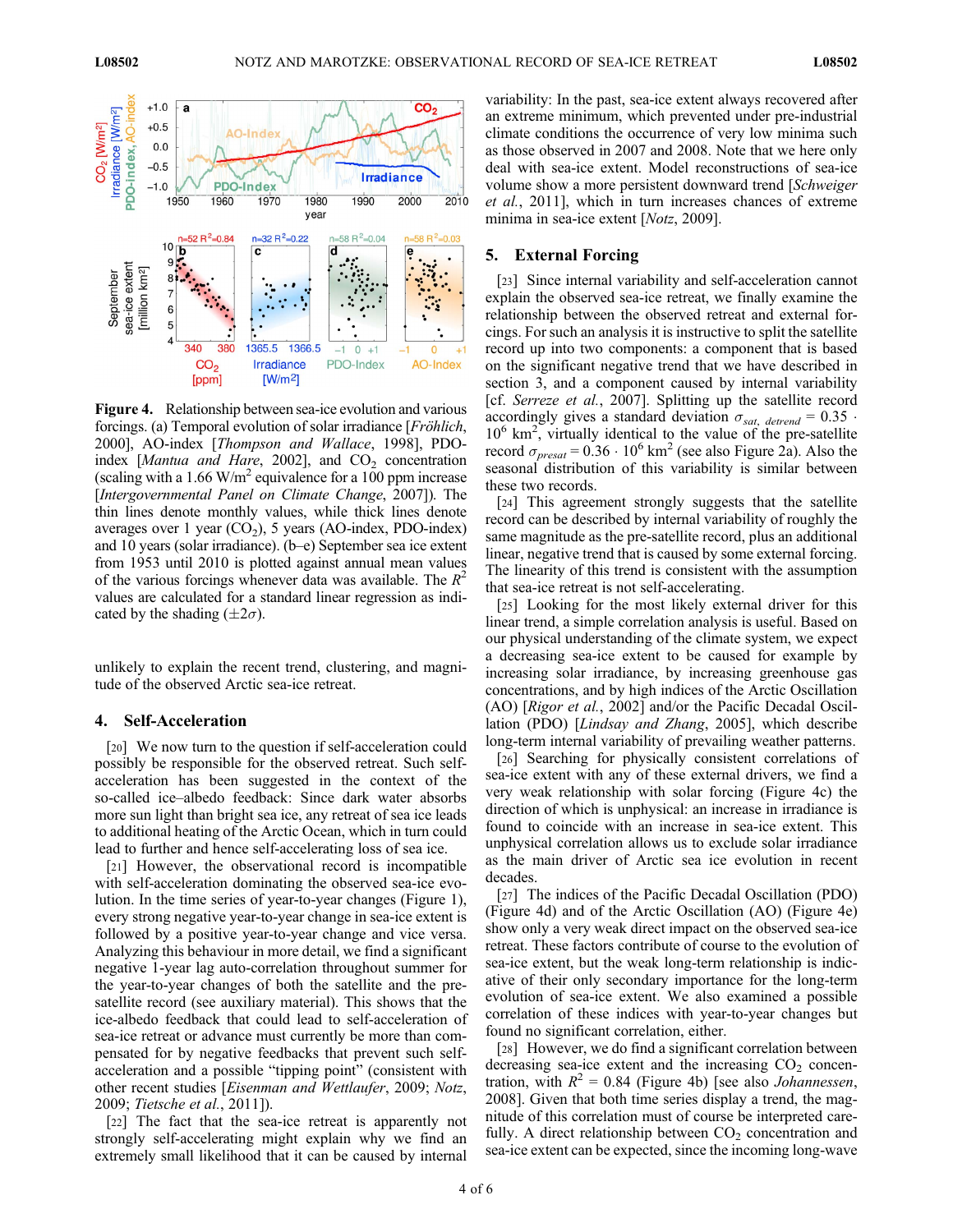radiation dominates the annual mean surface heat balance of sea ice in the Arctic [e.g., Maykut and Untersteiner, 1971]. If this radiation is increased because of increasing  $CO<sub>2</sub>$  concentrations, a decreasing sea-ice extent would be a direct consequence.

[29] The fact that we (a) have strong physical arguments for a possible causal relationship between  $CO<sub>2</sub>$  and Arctic sea-ice extent, and that we (b) find a pronounced correlation between the two in the observational record is very suggestive of a causal relationship between the observed increase in atmospheric  $CO<sub>2</sub>$  concentration and the decreasing Arctic sea-ice extent. We are not aware of a similarly large and physically plausible correlation between sea-ice extent and any other external driver. Such correlation would require a strong trend in the external driver consistent with the observed sea-ice decrease. However, a strong trend is not found in the other external drivers discussed before, nor has it been observed, for example, in cosmic rays [Chowdhury et al., 2010], volcanic eruptions [Ammann et al., 2003], or poleward oceanic heat transport [Schauer and Beszczynska-Möller, 2009].

[30] Hence, unless there is some external driver with a strong trend that we have not considered, we can conclude that the most likely explanation of the downward linear trend in sea-ice extent is the increase in atmospheric  $CO<sub>2</sub>$ concentration.

[31] Note that the same reasoning allows us to conclude that changes in  $CO<sub>2</sub>$  concentration are not the main driver for the observed sea-ice evolution in the Antarctic. With no clear trend in the sea-ice extent there, there is virtually no correlation with the increasing  $CO<sub>2</sub>$  concentration. This underpins the fact that in the Antarctic, sea-ice extent is at the moment primarily governed by sea-ice dynamics. In contrast, in the Arctic the sea-ice movement is constrained by the surrounding land masses and the thermodynamic forcing becomes more relevant there.

### 6. Conclusions

[32] In this contribution, we have shown that the following conclusions can be drawn from an analysis of the available observational record:

[33] 1. Internal variability as estimated from pre-satellite observations cannot explain the recent retreat of Arctic sea ice.

[34] 2. The observational record shows no signs of selfacceleration and hence no signs of a possible 'tipping'.

[35] 3. The satellite record is well described by a linear trend onto which internal variability is superimposed. The magnitude of this superimposed internal variability is very similar to that of the pre-satellite record.

[36] 4. The most likely explanation for the linear trend during the satellite era from 1979 onwards is the almost linear increase in  $CO<sub>2</sub>$  concentration during that period.

[38] The Editor thanks two anonymous reviewers for assisting in the evaluation of this paper.

#### References

- Ammann, C. M., G. A. Meehl, W. M. Washington, and C. S. Zender (2003), A monthly and latitudinally varying volcanic forcing dataset in simulations of 20th century climate, Geophys. Res. Lett., 30(12), 1657, doi:10.1029/2003GL016875.
- Blanchard-Wrigglesworth, E., K. C. Armour, C. M. Bitz, and E. Deweaver (2011), Persistence and inherent predictability of Arctic sea ice in a GCM ensemble and observations, J. Clim., 24, 231-250, doi:10.1175/ 2010JCLI3775.1.
- Chowdhury, P., M. Khan, and P. Ray (2010), Evaluation of the short and intermediate term periodicities in cosmic ray intensity during solar cycle 23, Planet. Space Sci., 58(7–8), 1045–1049, doi:10.1016/j.pss.2010.04. 005.
- Cohn, T. A., and H. F. Lins (2005), Nature's style: Naturally trendy, Geophys. Res. Lett., 32, L23402, doi:10.1029/2005GL024476.
- Eisenman, I. (2010), Geographic muting of changes in the Arctic sea ice cover, Geophys. Res. Lett., 37, L16501, doi:10.1029/2010GL043741.
- Eisenman, I., and J. S. Wettlaufer (2009), Nonlinear threshold behavior during the loss of Arctic sea ice, Proc. Natl. Acad. Sci. U. S. A., 106(1), 28–32.
- Fetterer, F., K. Knowles, W. Meier, and M. Savoie (2002), Sea ice index, digital media, Natl. Snow and Ice Data Cent., Boulder, Colo.
- Fetterer, F., K. Knowles, W. Meier, and M. Savoie (2010), Sea ice index, digital media, Natl. Snow and Ice Data Cent., Boulder, Colo.
- Fraedrich, K., and R. Blender (2003), Scaling of atmosphere and ocean temperature correlations in observations and climate models, Phys. Rev. Lett., 90(10), 108501, doi:10.1103/PhysRevLett.90.108501.
- Fröhlich, C. (2000), Observations of irradiance variations, Space Sci. Rev., 94, 15–24.
- Gregory, J. M., P. A. Stott, D. J. Cresswell, N. A. Rayner, C. Gordon, and D. M. H. Sexton (2002), Recent and future changes in Arctic sea ice simulated by the HadCM3 AOGCM, Geophys. Res. Lett., 29(24), 2175, doi:10.1029/2001GL014575.
- Intergovernmental Panel on Climate Change (2007), Climate Change 2007: The Physical Science Basis. Contribution of Working Group I to the Fourth Assessment Report of the Intergovernmental Panel on Climate Change, edited by S. Solomon et al., Cambridge Univ. Press, Cambridge, U. K.
- Johannessen, O. (2008), Decreasing Arctic sea ice mirrors increasing  $CO<sub>2</sub>$ on decadal time scale, Atmos. Oceanic Sci. Lett., 1(1), 51–56.
- Lindsay, R. W., and J. Zhang (2005), The thinning of Arctic sea ice, 1988– 2003: Have we passed a tipping point?, J. Clim., 18(22), 4879–4894.
- Mantua, N., and S. Hare (2002), The Pacific Decadal Oscillation, J. Oceanogr., 58(1), 35–44, doi:10.1023/A:1015820616384.
- Maraun, D., H. W. Rust, and J. Timmer (2004), Tempting long-memory— On the interpretation of DFA results, Nonlinear Processes Geophys., 11, 495–503.
- Maykut, G. A., and N. Untersteiner (1971), Some results from a timedependent thermodynamic model of sea ice, J. Geophys. Res., 76, 1550–1575.
- Meier, W. N., J. Stroeve, and F. Fetterer (2007), Whither Arctic sea ice? A clear signal of decline regionally, seasonally and extending beyond the satellite record, Ann. Glaciol., 46, 428–434.
- Met Office Hadley Centre (2006), HadISST 1.1—Global sea-ice coverage and sst (1870–present), http://badc.nerc.ac.uk/data/hadisst/, Br. Atmos. Data Cent., Oxford, U. K.
- Min, S.-K., X. Zhang, F. W. Zwiers, and T. Agnew (2008), Human influence on Arctic sea ice detectable from early 1990s onwards, Geophys. Res. Lett., 35, L21701, doi:10.1029/2008GL035725.
- Notz, D. (2009), The future of ice sheets and sea ice: Between reversible retreat and unstoppable loss, Proc. Natl. Acad. Sci. U. S. A., 106(49), 20,590–20,595, doi:10.1073/pnas.0902356,106.
- Peng, C., S. V. Buldyrev, S. Havlin, M. Simons, H. E. Stanley, and A. L. Goldberger (1994), Mosaic organization of DNA nucleotides, Phys. Rev. E, 49, 1685–1689.
- Rayner, N. A., D. E. Parker, E. B. Horton, C. K. Folland, L. V. Alexander, D. P. Rowell, E. C. Kent, and A. Kaplan (2003), Global analyses of sea surface temperature, sea ice, and night marine air temperature since the late nineteenth century, J. Geophys. Res., 108(D14), 4407, doi:10.1029/ 2002JD002670.
- Rigor, I. G., J. M. Wallace, and R. L. Colony (2002), Response of sea ice to the Arctic Oscillation, J. Clim., 15(18), 2648–2663.
- Schauer, U., and A. Beszczynska-Möller (2009), Problems with estimation and interpretation of oceanic heat transport—Conceptual remarks for the case of Fram Strait in the Arctic Ocean, Ocean Sci., 5(4), 487–494, doi:10.5194/os-5-487-2009.
- Schweiger, A., R. Lindsay, J. Zhang, M. Steele, H. Stern, and R. Kwok (2011), Uncertainty in modeled Arctic sea ice volume, J. Geophys. Res., 116, C00D06, doi:10.1029/2011JC007084.

<sup>[37]</sup> Acknowledgments. We thank Richard Blender and four anonymous referees whose helpful comments helped to improve this paper. We are grateful for pre-satellite sea-ice data from HadISST, satellite sea-ice data from NSIDC, solar irradiance data from PMOD/WRC (version d41\_62\_1102), CO2 data from ESRL/NOAA, AO-index data from NOAA, and PDO-index data from Nate Mantua/University of Washington. This work was made possible through a Max Planck Research Fellowship.